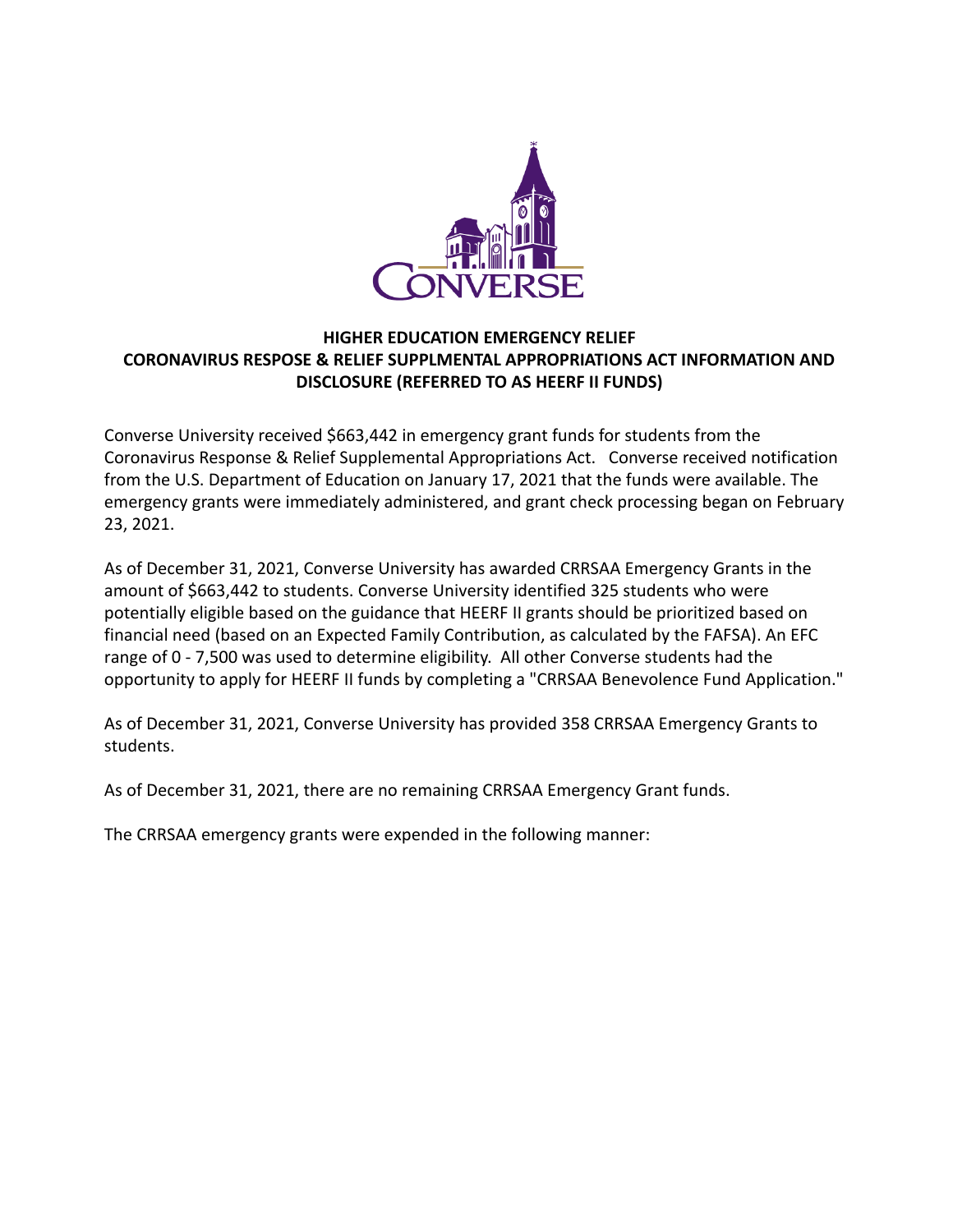- Emergency grants were calculated based on need as defined by the Expected Family Contribution from the Free Application for Federal Student Aid (FAFSA) formula, residential status, and student type (Traditional Undergraduate and Converse II).
- A grant of \$2,000 was given to all students who are Federal Pell Grant eligible and have been determined to have significant need based on the Expected Family Contribution (EFC) from the Free Application for Federal Student Aid (FAFSA) formula and enrolled full-time for the Spring 2021 semester.
- A grant of \$1,000 was given to all students who are Federal Pell Grant eligible and have been determined to have significant need based on the Expected Family Contribution (EFC) from the Free Application for Federal Student Aid (FAFSA) formula and enrolled part-time for the Spring 2021 semester.
- A grant of \$1,000 was given to all students who are NOT Federal Pell Grant eligible and have been determined to have an Expected Family Contribution (EFC) ranging from 5,712 to 7,500 as calculated by the Free Application for Federal Student Aid (FAFSA) formula.
- A CRRSAA Benevolence Emergency Fund Application was created for the Financial Planning Office to use for emergency appeals for students who were enrolled for Spring 2021 and were having difficulty paying for their basic needs of food, housing, and technology as calculated in the Cost of Attendance (COA) calculation beyond the initial grant awarded. These applications were reviewed as professional judgment requests by the Associate Vice President for Student Financial Services.

#### **CRRSAA Act FAQ's**

### Why did I receive a check from the CRRSAA Emergency Grant?

In accordance with the CRSAA, Converse University was given an appropriation of funds to help students who have been affected by the COVID-19 pandemic. Converse is grateful to the federal government for providing these funds to aid our students during this difficult time. The CRRSAA Emergency Grant provides funds for things such as housing, meals, technology needs, child care, moving expenses, healthcare expenses, and other basic needs to help college students through the financial hardship(s) created by the disruption of the delivery of education caused by the COVID-19 pandemic.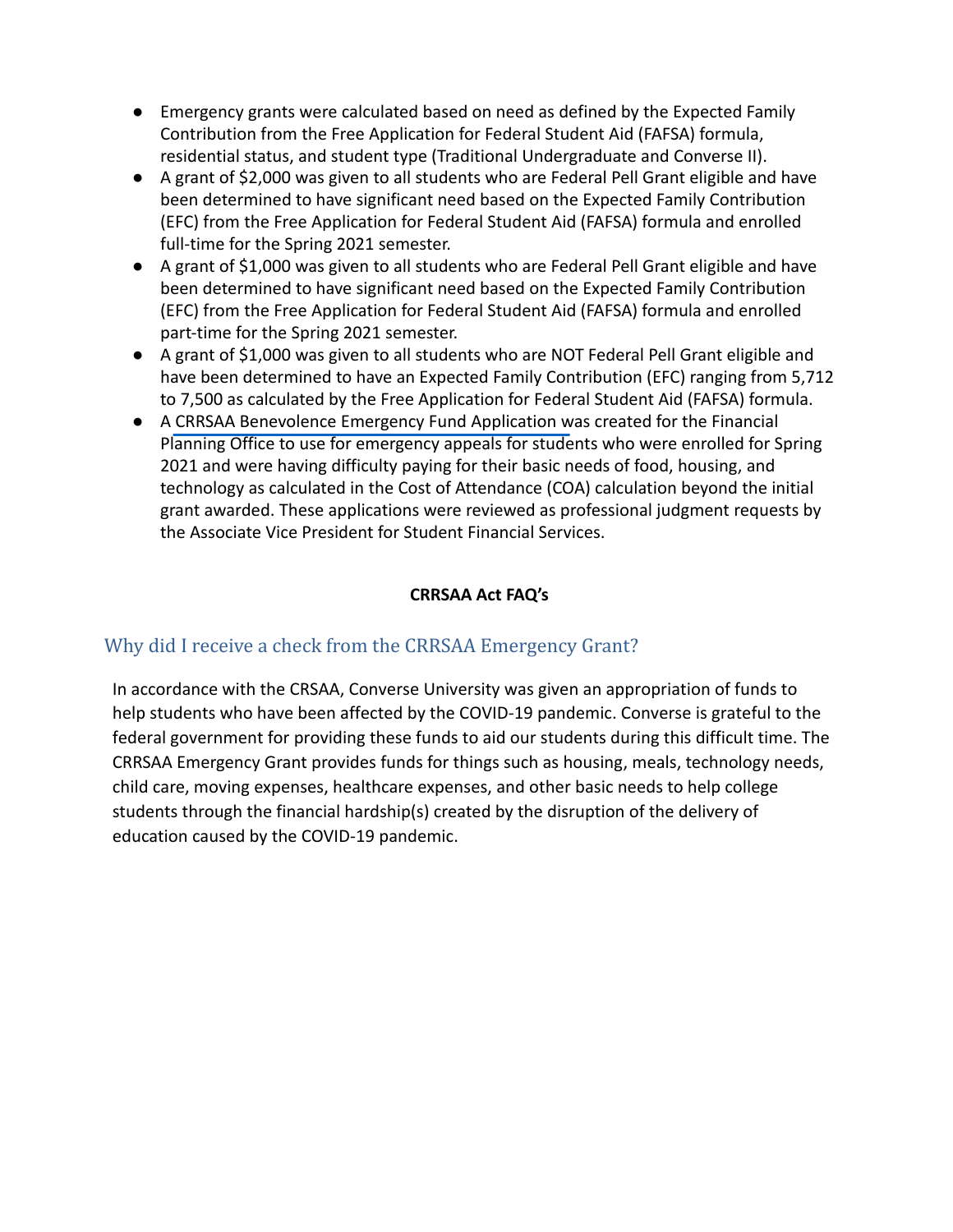# How did Converse determine the amount of the CRRSAA Emergency Grant awarded?

The U.S. Department of Education provided guidance based upon the CRRSAA Act legislation that Converse was required to follow when distributing the funds. The disbursements to institutions of higher education from the federal government were calculated based on enrollment and the enrollment of students eligible for Pell grant funds. In accordance with those guidelines, Converse distributed the funds by need as determined by the Expected Family Contribution (EFC) established on the Free Application for Federal Student Aid (FAFSA). Grants were determined based on EFC, Pell Grant eligibility, and enrollment status at the University.

# If the CRRSAA Act was signed into law on January 17, 2021 why was there a delay in receiving CRRSAA Emergency Grants?

Once the CRRSAA Act was signed into law, guidance was issued on what schools could expect and how the University could apply for those funds. Converse developed a plan after careful and thoughtful consideration. The funds became available to the University on January 17, 2021.

#### Do I have to report to the University how I spent the CRRSAA Emergency Grant?

No. The CRRSAA Emergency Grant was issued to provide for your basic needs during this pandemic. You do not have to report to the school how the funds were spent. Converse encourages you to be cautious with the expenditure of the grant funds.

### Do I need to provide any additional information to verify I am eligible for the CRRSAA Emergency Grant?

No. Eligibility was established based on information contained in the Free Application for Federal Student Aid (FAFSA). By signing and endorsing your CRRSAA Emergency Grant check, you are verifying that you have had unanticipated expenses directly related to disruptions caused by the COVID-19 pandemic. If you have not incurred any unanticipated expenses, you should return the check to Converse University.

#### I have a balance due to the University. Why did Converse issue the funds to me?

The CRRSAA requires Converse to provide the emergency grant funds directly to students. The institution may not use any portion of that to satisfy any outstanding balances or other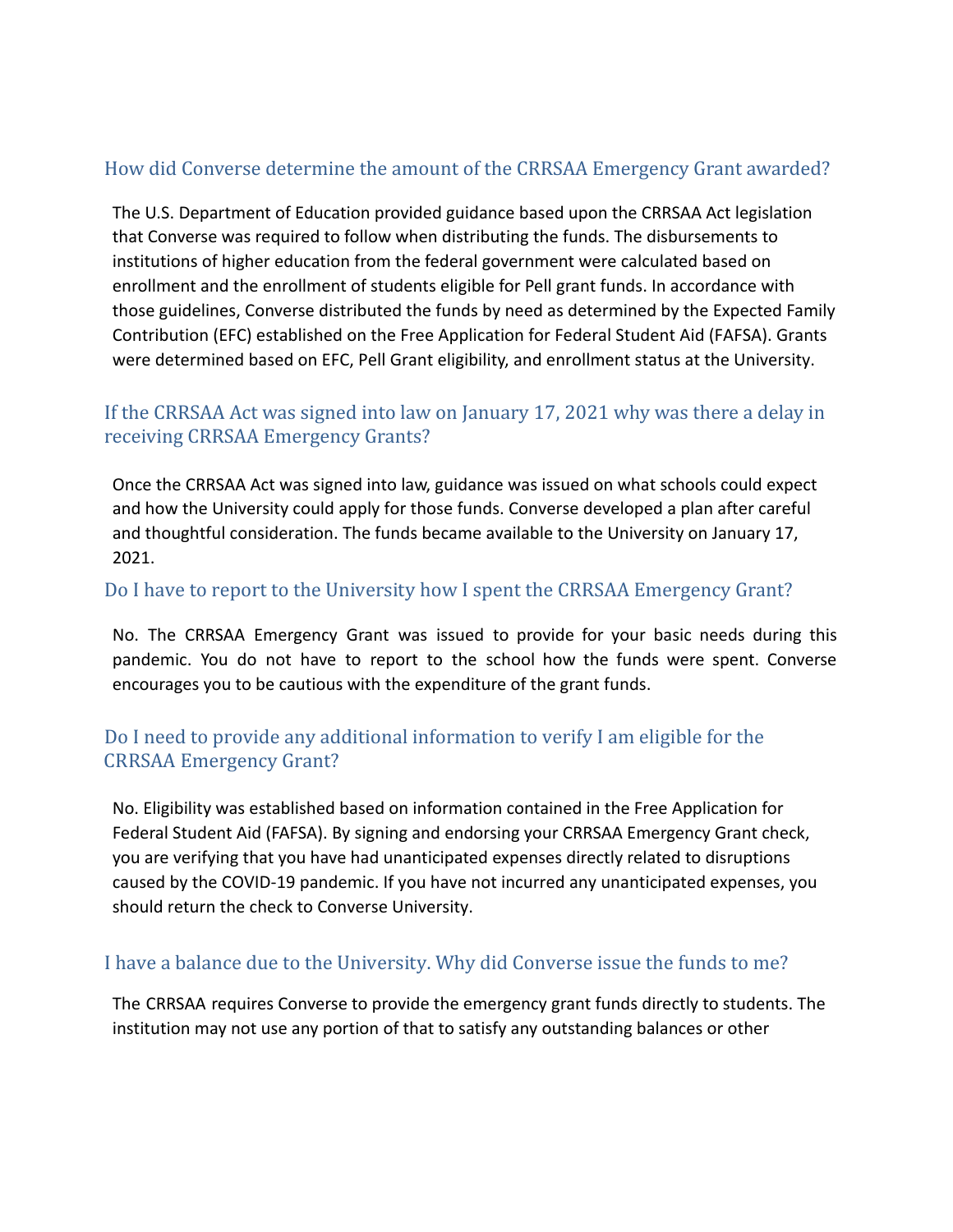expenses incurred by the student and owed to the University The Department of Education does note that the student may use his/her CRRSAA Emergency Grant for any expenses related to the disruption of campus operations due to coronavirus. Students may use the funds to pay an outstanding balance at Converse.

If you do owe a balance to the University please contact the Student Accounts at [studentaccounts@converse.edu](mailto:studentbaccounts@converse.edu%20) about settling that any balance due. Our Student Accounts staff will evaluate requests for payment arrangements on a case by case basis, subject to approval by the Associate Vice President for Student Financial Services.

### I am enrolled in an online program, will I receive a CRRSAA Emergency Grant?

At institutions that provide both online and ground-based education, those students who were enrolled exclusively in an online program on March 13, 2020, the date of the President's Proclamation "declaring a national emergency concerning the novel coronavirus disease (COVID-19) outbreak," are not eligible for CRRSAA emergency grants.

The formula provided by Congress for calculating the distribution of funds to institutions excludes students who were exclusively enrolled in distance education courses. Additionally, the CARES emergency grants to students are for expenses related to the disruption of campus operations due to coronavirus, and students who were enrolled exclusively in online programs would not have expenses directly related to the disruption of campus operations due to COVID-19.

### What if I need additional assistance such as food, shelter and other basic needs for the summer term(s)? Will I receive additional funds?

If you have additional needs not addressed by the initial CARES Emergency Grants, you must complete the CRRSAA Benevolence Fund Application and return the application and any appropriate materials to the Associate Vice President for Student Financial Services at [james.kellam@converse.edu](mailto:james.kellam@converse.edu)

All emergency requests will be evaluated. Funding is limited and Converse may not be able to approve or fully fund all requests. **Please note there are no CRRSA funds remaining.**